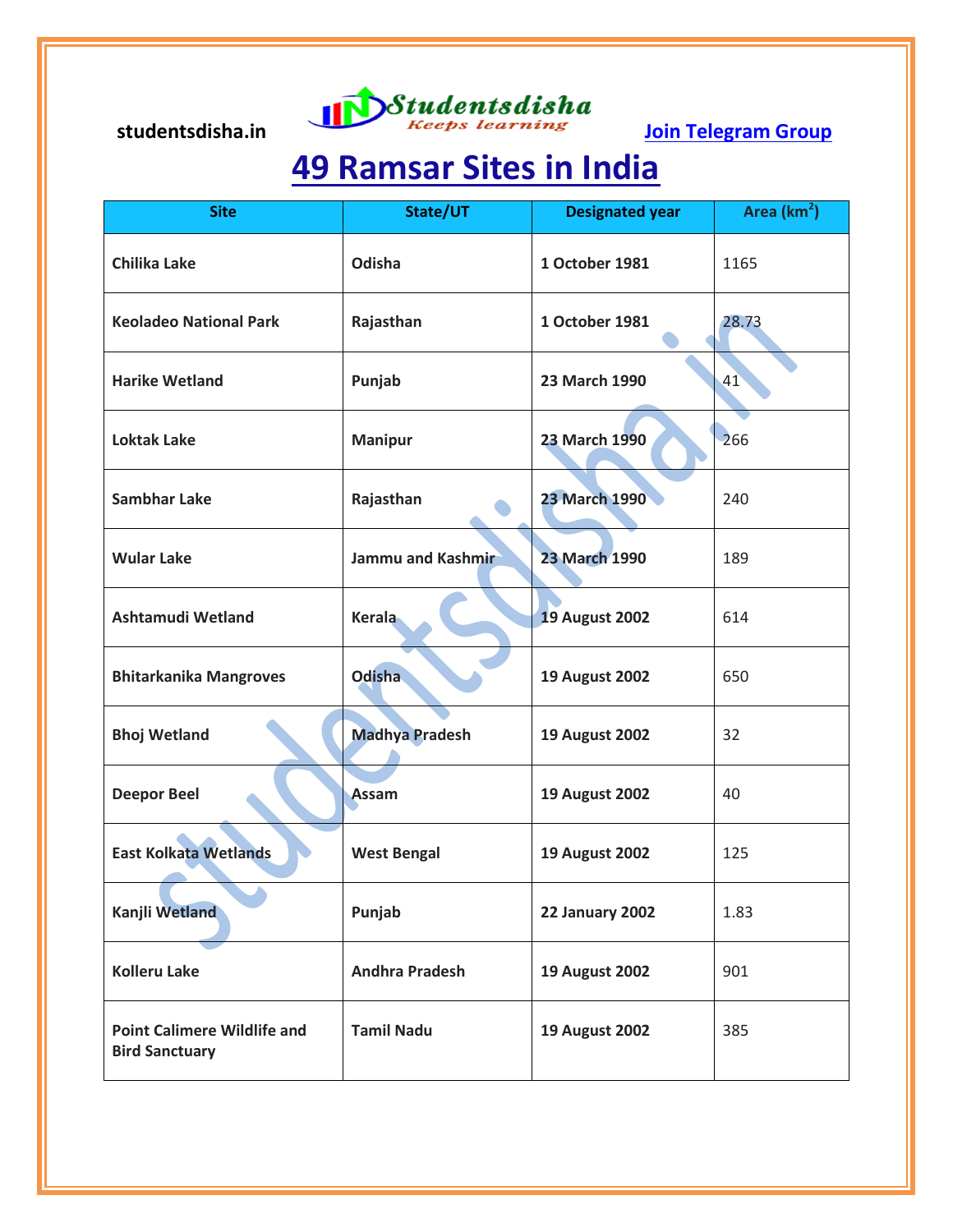

| <b>JLWWLIILJWIJIIU.III</b>                               |                          |                       | <u>Julii Tuustuin oruup</u> |
|----------------------------------------------------------|--------------------------|-----------------------|-----------------------------|
| Pong Dam Lake                                            | <b>Himachal Pradesh</b>  | <b>19 August 2002</b> | 156.62                      |
| <b>Ropar Wetland</b>                                     | Punjab                   | 22 January 2002       | 13.65                       |
| Sasthamkotta Lake                                        | <b>Kerala</b>            | <b>19 August 2002</b> | 3.73                        |
| <b>Tsomoriri</b>                                         | Ladakh                   | <b>19 August 2002</b> | 120                         |
| <b>Vembanad-Kol Wetland</b>                              | <b>Kerala</b>            | <b>19 August 2002</b> | 1512.5                      |
| <b>Chandra Taal</b>                                      | <b>Himachal Pradesh</b>  | 8 November 2005       | 0.49                        |
| <b>Hokera Wetland</b>                                    | Jammu and Kashmir        | 8 November 2005       | 13.75                       |
| <b>Renuka Lake</b>                                       | <b>Himachal Pradesh</b>  | 8 November 2005       | 0.2                         |
| <b>Rudrasagar Lake</b>                                   | <b>Tripura</b>           | 8 November 2005       | 2.4                         |
| <b>Surinsar-Mansar Lakes</b>                             | <b>Jammu and Kashmir</b> | 8 November 2005       | 3.5                         |
| <b>Upper Ganga River (Brijghat to</b><br>Narora Stretch) | <b>Uttar Pradesh</b>     | 8 November 2005       | 265.9                       |
| <b>Nalsarovar Bird Sanctuary</b>                         | Gujarat                  | 24 September 2012     | 123                         |
| <b>Sundarban Wetland</b>                                 | <b>West Bengal</b>       | 1 February 2019       | 4230                        |
| <b>Nandur Madhameshwar</b>                               | Maharashtra              | 21 June 2019          | 14                          |
| Nawabganj Bird Sanctuary                                 | <b>Uttar Pradesh</b>     | 19 September 2019     | $\overline{2}$              |
| <b>Sarsai Nawar Jheel</b>                                | <b>Uttar Pradesh</b>     | 19 September 2019     | $\overline{2}$              |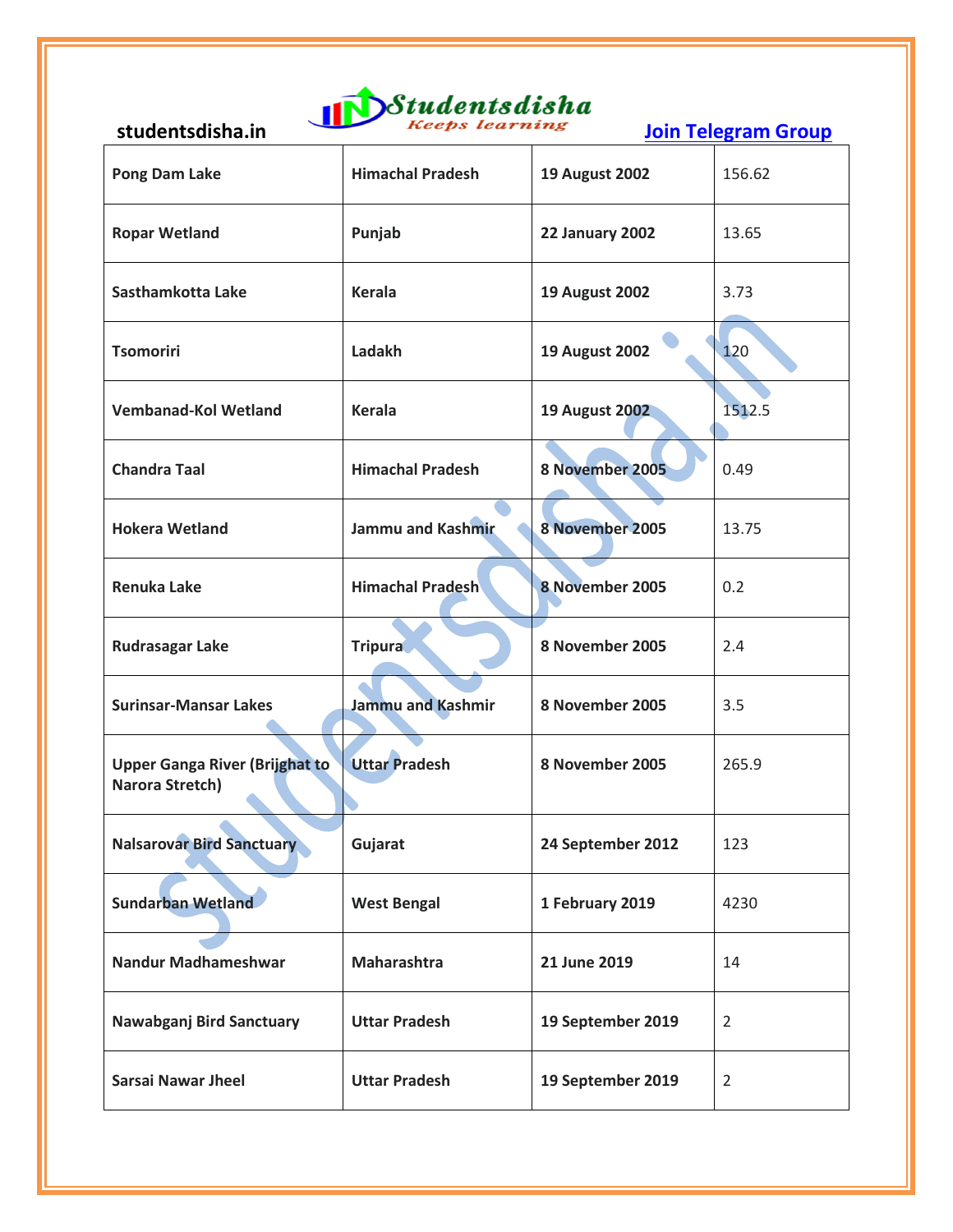

| <b>Keshopur-Miani Community</b><br><b>Reserve</b> | Punjab               | 26 September 2019   | 34             |
|---------------------------------------------------|----------------------|---------------------|----------------|
| <b>Beas Conservation Reserve</b>                  | Punjab               | 26 September 2019   | 64             |
| <b>Nangal Wildlife Sanctuary</b>                  | Punjab               | 26 September 2019   | 1              |
| <b>Sandi Bird Sanctuary</b>                       | <b>Uttar Pradesh</b> | 26 September 2019   | $\overline{3}$ |
| <b>Samaspur Bird Sanctuary</b>                    | <b>Uttar Pradesh</b> | 3 October 2019      | 8              |
| Parvati Arga Bird Sanctuary                       | <b>Uttar Pradesh</b> | 2 December 2019     | $\overline{7}$ |
| <b>Saman Bird Sanctuary</b>                       | <b>Uttar Pradesh</b> | 2 December 2019     | 5              |
| <b>Asan Barrage</b>                               | <b>Uttarakhand</b>   | <b>21 July 2020</b> | 4.44 stretch   |
| <b>Kanwar Taal or Kabar Taal Lake</b>             | <b>Bihar</b>         | 21 July 2020        | 26.2           |
| <b>Sur Sarovar</b>                                | <b>Uttar Pradesh</b> | 13 November 2020    | 4.31           |
| <b>Lonar Lake</b>                                 | <b>Maharashtra</b>   | 13 November 2020    | 4.27           |
| <b>Tso Kar Wetland</b>                            | Ladakh               | 17 November 2020    | 95.77          |
| <b>Bhindawas Wildlife Sanctuary</b>               | Haryana              | 25 May 2021         | 4.11           |
| <b>Haiderpur Wetland</b>                          | <b>Uttar Pradesh</b> | 25 December 2021    | 142.5          |
| <b>Sultanpur National Park</b>                    | Haryana              | 25 May 2021         | 142.5          |
| <b>Thol Lake</b>                                  | Gujarat              | 05 April 2021       | 6.99           |